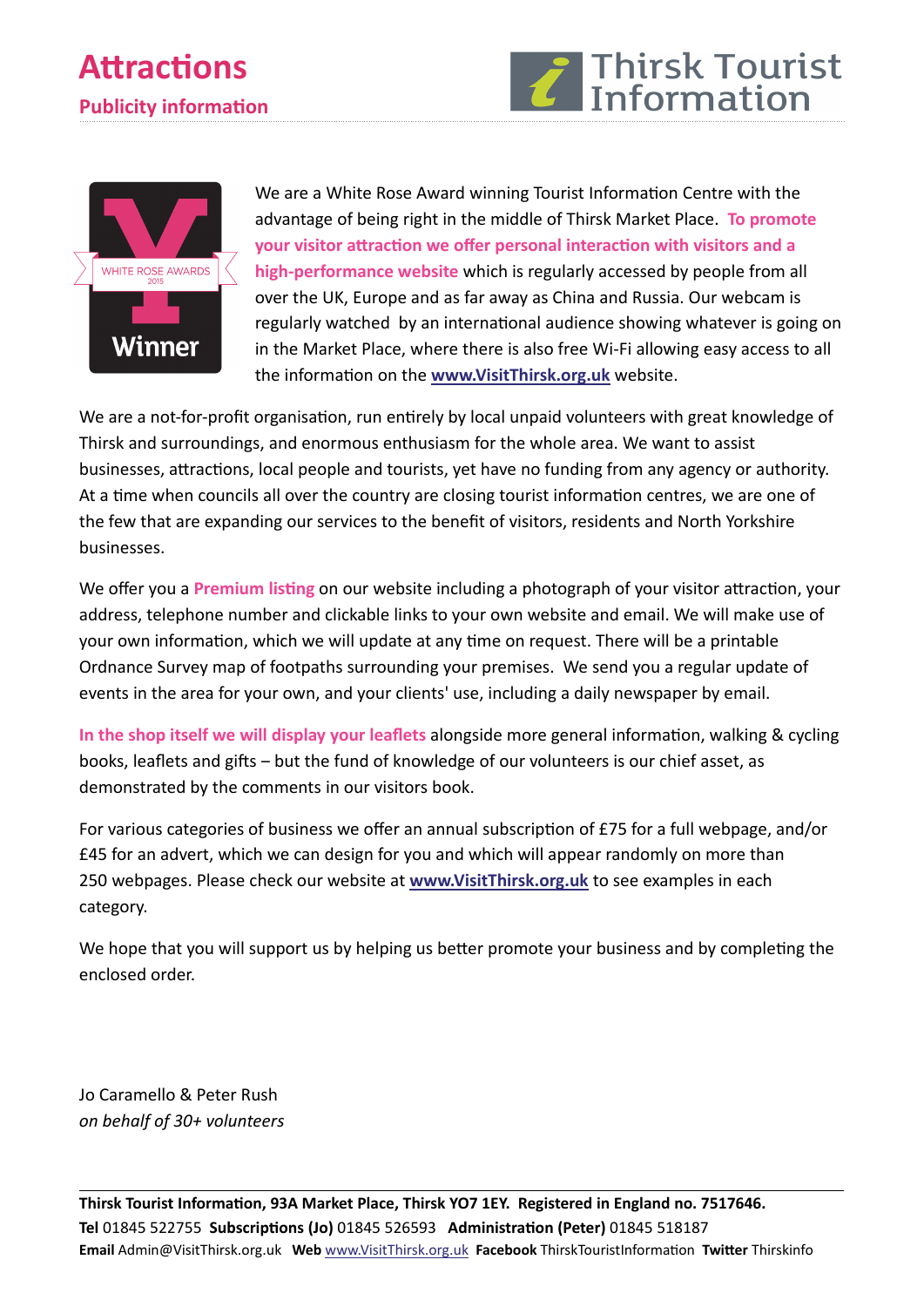

A subscription of £75 gives you remarkable publicity for little money; a dedicated page on **www.VisitThirsk.org.uk, which is usually Top‐of‐Google on a search for 'Thirsk'.**  You can also display your leaflets in the Thirsk Tourist Information Centre. (The above business is fictional, but your visitor attraction could look similar.)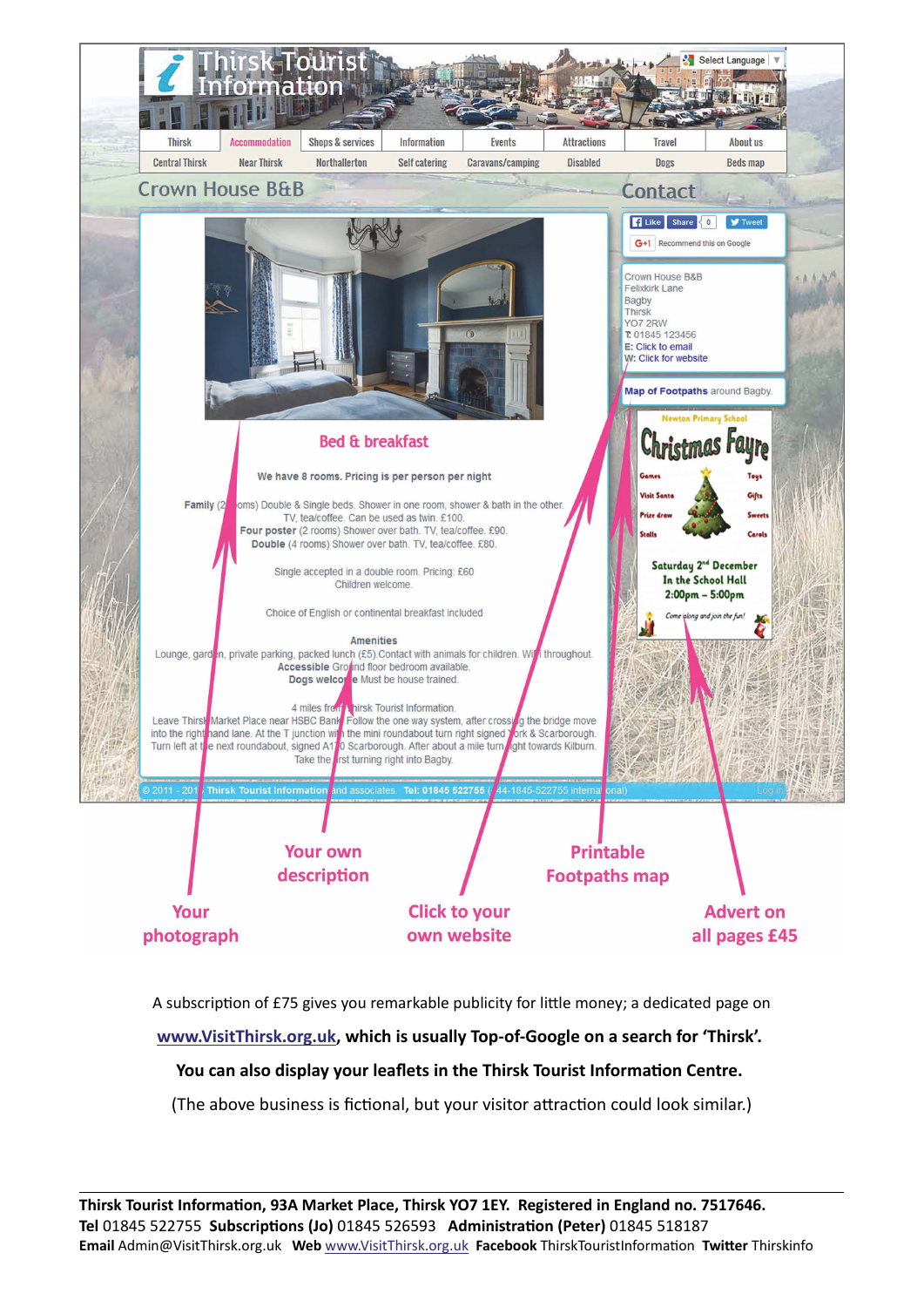# **Order** – Subscription to Thirsk Tourist Information promotion services – Attractions

| $\Box$ £75 Twelve months subscription<br>(Premium Listing on website & printed leaflets and a dedicated web page)                 |  |  |
|-----------------------------------------------------------------------------------------------------------------------------------|--|--|
| $\Box$ £45 Twelve months advertisement<br>(advertisement will regularly appear at random on any of 250+ web pages)                |  |  |
| Total payment £                                                                                                                   |  |  |
| $\Box$ Direct payment from your bank<br>Email Admin@VisitThirsk.org.uk for the account number and sort code.                      |  |  |
| $\Box$ Cheque enclosed payable to 'Thirsk Tourist Information'.                                                                   |  |  |
| $\Box$ By debit or credit card in the Thirsk Tourist Information office.                                                          |  |  |
| $\Box$ Online by debit or credit card at www.VisitThirsk.org.uk/pay                                                               |  |  |
| $\Box$ In cash in the Thirsk Tourist Information office.                                                                          |  |  |
| NOW PLEASE READ AND SIGN THE AGREEMENT ON THE REVERSE SIDE OF THIS PAGE<br>(We cannot action an order without a signed agreement) |  |  |

Questions? Please call 01845 518187 or 01845 526593. Thank you for helping us help you.

**Please return this order and agreement to** Thirsk Tourist Information Centre, 93A Market Place, Thirsk YO7 1EY. **or email a copy to Admin@VisitThirsk.org.uk**

### **WHAT HAPPENS NEXT?**

On receipt of this order and agreement we will send you a form requesting the detail needed for your entries. Once that is completed we can display your business within a couple of days.

Thirsk Tourist Information, 93A Market Place, Thirsk YO7 1EY. Registered in England no. 7517646. **Tel** 01845 522755 **SubscripƟons (Jo)** 01845 526593 **AdministraƟon (Peter)** 01845 518187 **Email** Admin@VisitThirsk.org.uk **Web** www.VisitThirsk.org.uk **Facebook** ThirskTouristInformaƟon **TwiƩer** Thirskinfo